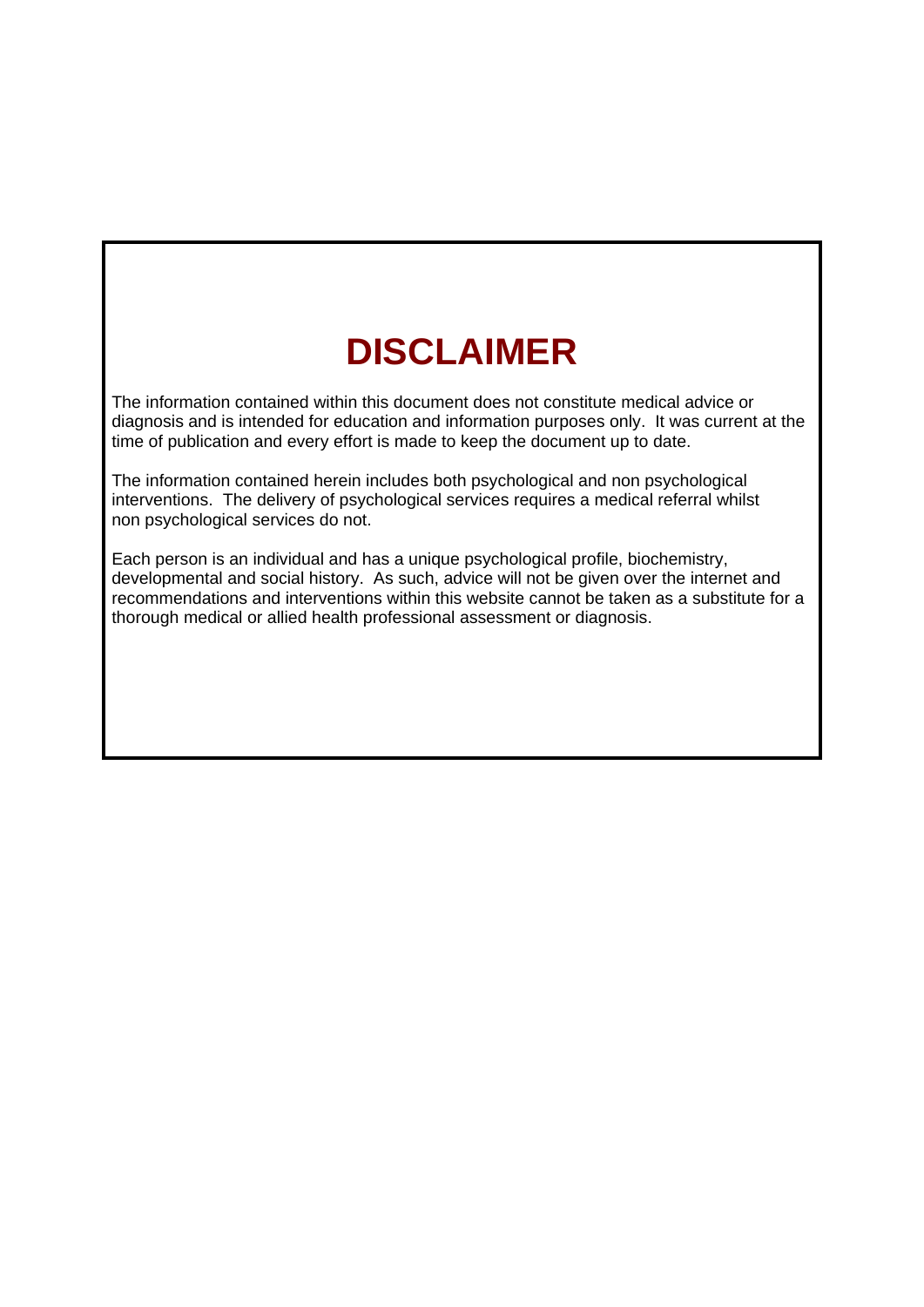# <span id="page-1-0"></span>Quantitative Electroencephalography (QEEG)

## **Article QUICK LINKS :**

[What is a Quantitative Electroencephalograph?](#page-1-0) / [What are the advantages of QEEG in comparison to routine EEG's?](#page-1-0) / [Some Examples of Functional Imaging of the Brain Include](#page-3-0) / [For whom would a QEEG be appropriate](#page-7-0) / [What is the client's experience?](#page-8-0) / [Clinical Topographic EEG Methodology](#page-8-0) / [What information is received from the QEEG?](#page-9-0) / [The History of QEEG testing and neurofeedback](#page-9-0) / [If QEEG and Neurotherapy are so good, why aren't more clinicians using it?](#page-10-0) / [Further Reading Suggestions](#page-11-0) / [Links](#page-11-0) / References



## **WHAT IS A QUANTITATIVE ELECTROENCEPHALOGRAPH?**

Quantitative Electroencephalography (QEEG) is the measurement, using digital technology, of electrical patterns at the surface of the scalp which primarily reflect cortical activity or "brainwaves". A multi-electrode recording of brain wave activity is recorded and converted into numbers by a computer. These numbers are then statistically analysed and are converted into a colour map of brain functioning.

Digital EEG techniques have grown rapidly in both technology and popularity since the early 1980's for recording, reviewing, and storing EEG data.

## **WHAT ARE THE ADVANTAGES OF QEEG IN COMPARISON TO ROUTINE EEG'S?**

Quantitative EEG (QEEG) analysis techniques can provide additional measurements and displays of EEG in many different ways that are not possible with analogue paper EEG recordings.

Several QEEG techniques, commonly called "EEG brain mapping", include topographic displays of voltage or frequency, coherence, asymmetries and statistical comparisons to normative values ("Z" scores), as well as discriminant analysis of:

- [Learning Disabilities](#page-11-0)
- **[Attention Deficits](#page-11-0)**
- [Brain Injury](#page-11-0)

Montage, filter, and gain settings can be changed retrospectively during record review.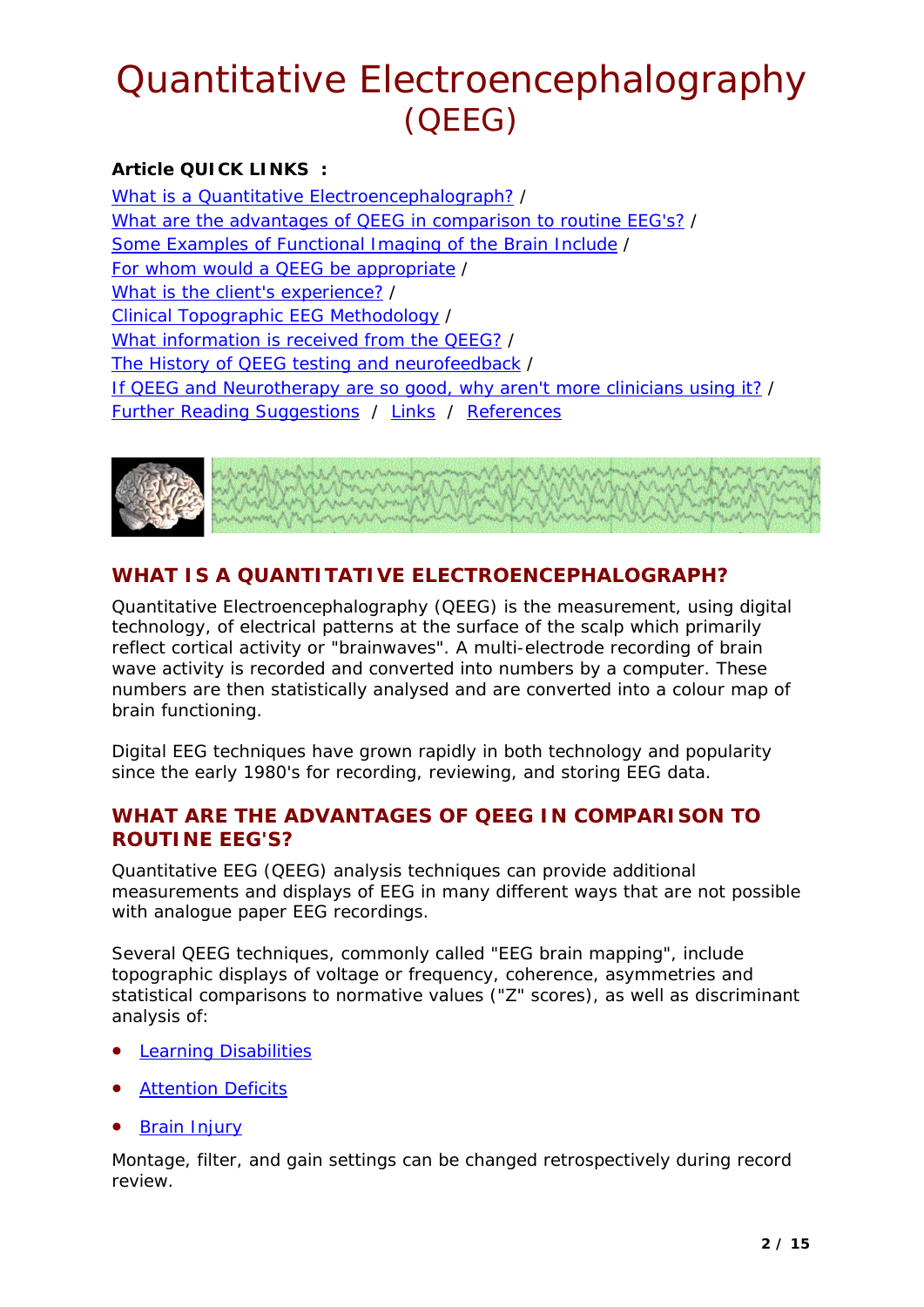Digital EEG recordings are extremely flexible in the way they display the EEG tracings, unlike analogue paper EEG.



Sample from Neuroguide System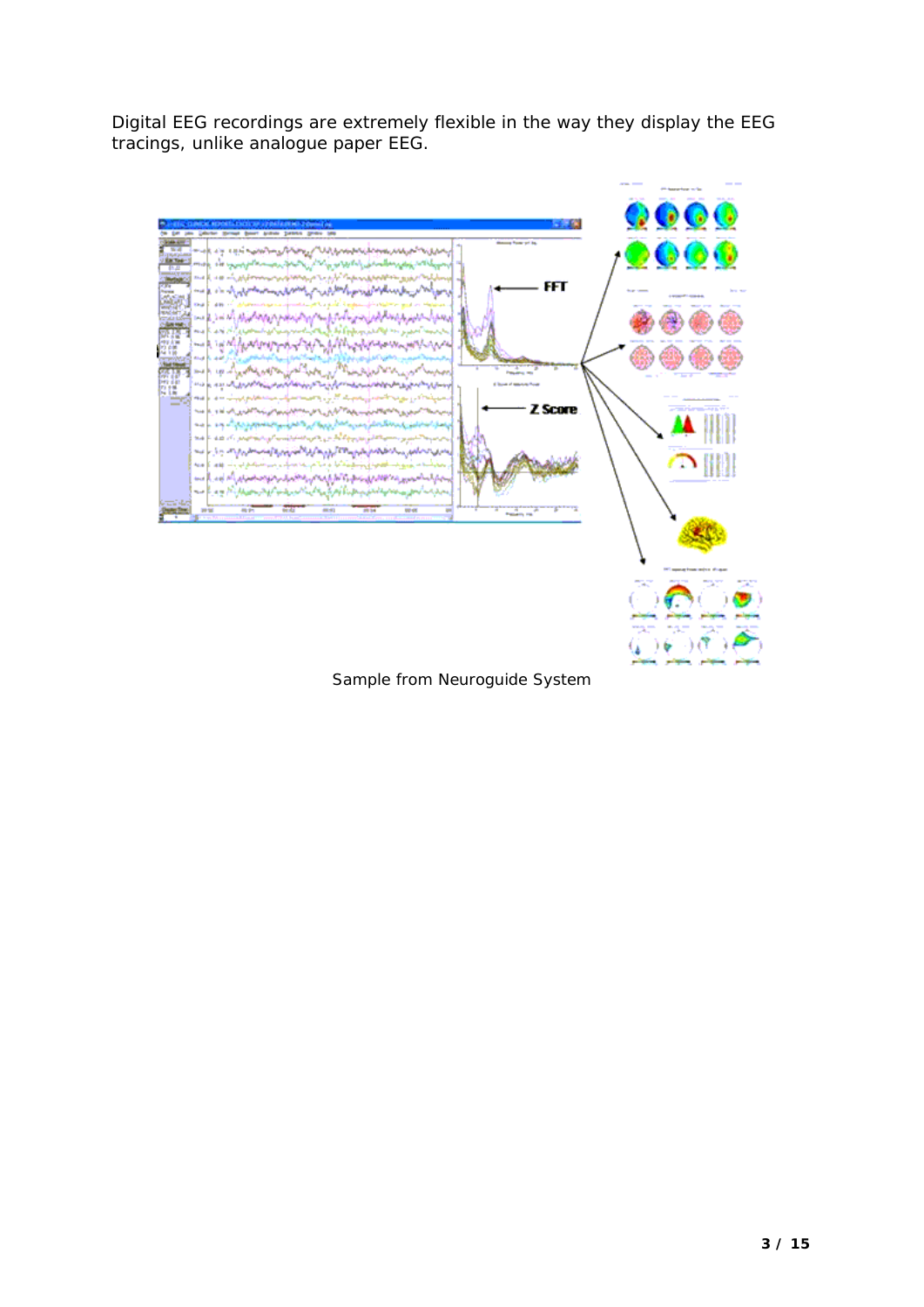## **SOME EXAMPLES OF FUNCTIONAL IMAGING OF THE BRAIN INCLUDE**





**PET**



**PET/MRI** 

**(Multi-Modal)** 



<span id="page-3-0"></span>



**MEG (Superimposed on MRI)**

**QEEG**



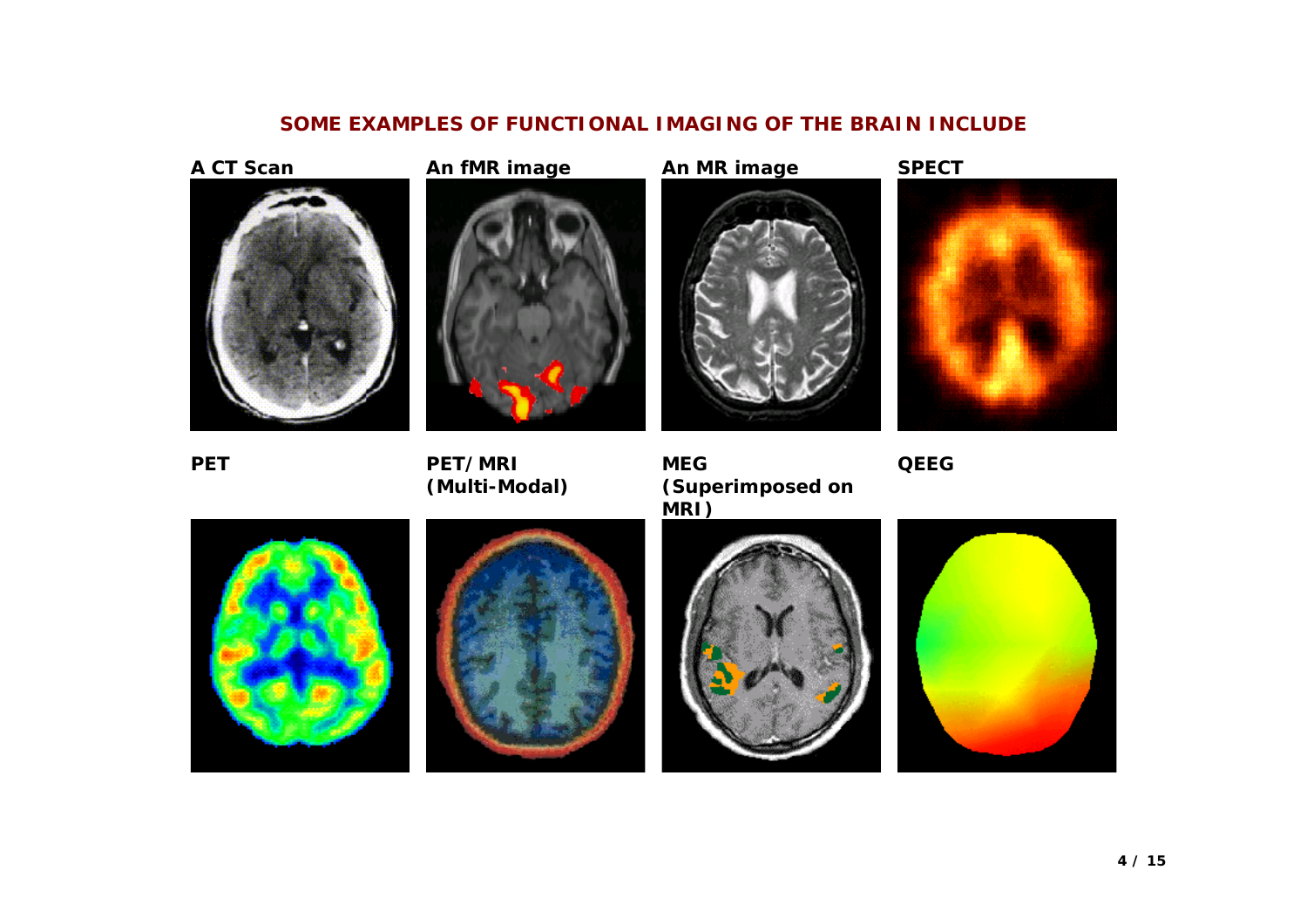Compared to other systems, QEEG is a non-invasive procedure and offers a superior temporal (time) resolution compared with fMRI, SPECT and PET imaging techniques.

MEG systems, though providing a high temporal and spatial resolution, are a relatively expensive means of monitoring the brain compared with QEEG arrangements.

Furthermore, EEG apparatus is less cumbersome than other imaging equipment (MEG, fMRI, SPECT and PET devices typically monopolise an entire room)

In terms of brain imaging techniques, QEEG looks at metabolism and function, whereas MRI's and CT scans reflect structure. Multiple-electrode recordings (19 sites) following the International 10/20 System of EEG electrode placement are converted to numbers using digital technology and these numbers are statistically analysed against normative data bases allowing subject to data base comparisons in order to show the location and extent of brain dysfunction, in specific frequency bands and under particular task conditions. (e.g. during math's, reading etc.).

Focal or generalised cerebral dysfunction is presented as coloured brain maps or graphs making QEEG an effective tool for differentiating between organic and functional brain disorders. Signature patterns discriminate between different disorders (unipolar vs. bipolar depression). Symptoms directly correlate to brain wave activity, providing a tangible & effective method of predicting and monitoring the response to medication without the need for extended trials or guesswork.

**"New three-dimensional QEEG imaging methods offer an economical alternative to other functional brain imaging modalities…..** 

**During the last decade more than 500 EEG and QEEG papers have reported well designed studies, concurring that EEG and QEEG abnormalities are found in a high proportion of psychiatric patients".** 

**Source**: Hughes, JR & Roy John, E (1999): Conventional and Quantitative Electroencephalography in Psychiatry. Journal of Neuropsychiatry and Clinical Neurosciences 11:190-208. May. American Psychiatric Press Inc.

The amount of data generated by multi-electrode recording is so enormous that it is difficult for clinicians to interpret all the data. QEEG's address this data analysis and summarisation of data in the form of coloured topographic maps of the brain, spectral analysis and graphs. Other advantages are:

#### **DATA BASE COMPARISONS**

A patient's / client's performance can be statistically compared to that of a large population data base. Such comparisons allow the clinician to determine whether or not brain functioning is abnormal, to what degree, in what locations and in which frequency bands.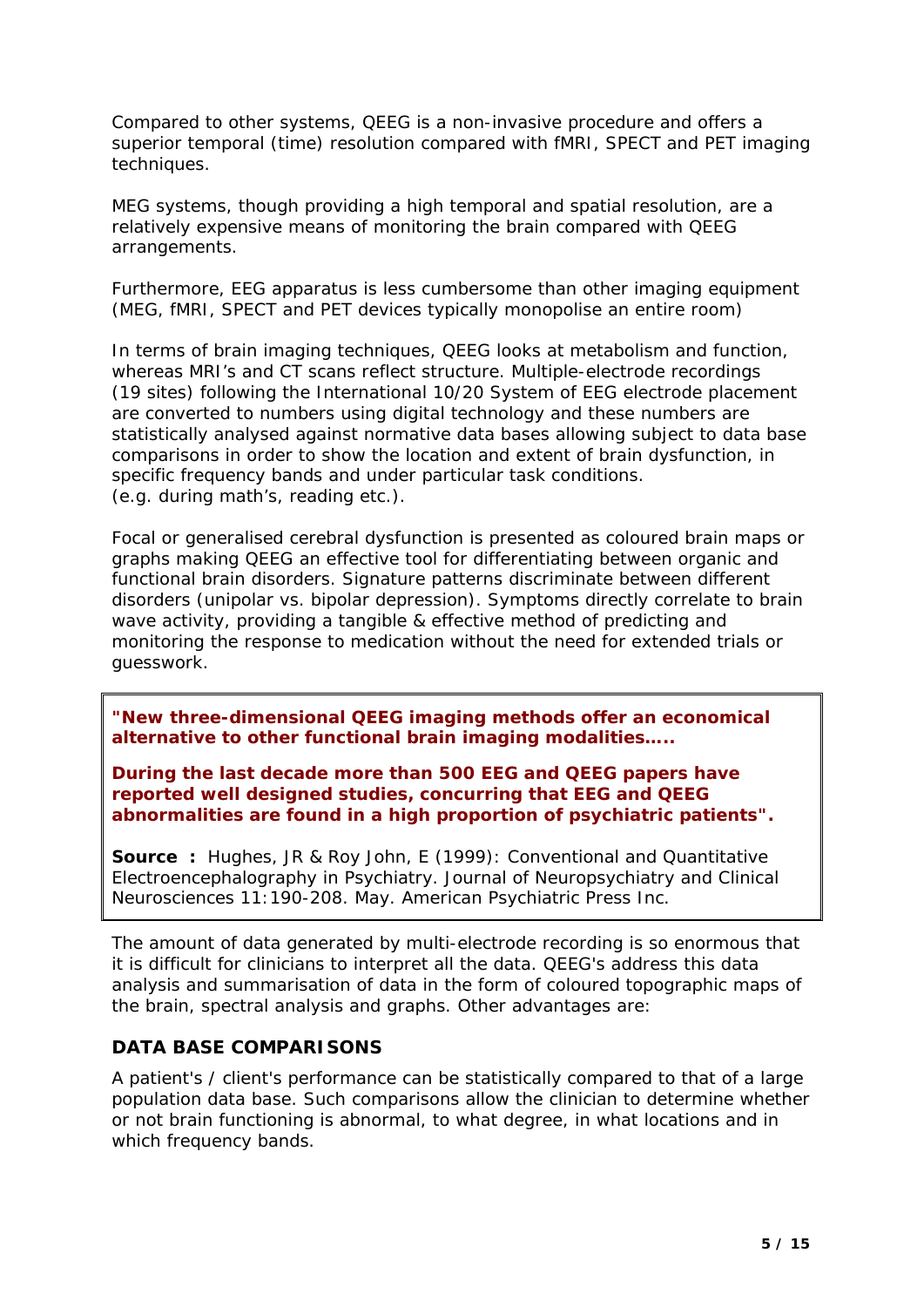### **PHARMACOLOGICAL ACTIVATION TEST DOSE**

The QEEG provides a simple, tangible way to determine whether or not a client/patient will benefit from a psychotropic medication without the need for an extended trial. Recent research demonstrates that medication responsivity can be improved and side effects minimised through the use of QEEG techniques aimed at guiding the physician in choice of prescription.

#### **DISCRIMINATING FUNCTIONAL AND ORGANIC DISORDERS**

QEEG's can also serve as an effective tool for differentiating between organic and functional brain disorders. This functional data provides an excellent supplement to data obtained from CT scans and MRI's.

For instance, QEEG is a useful tool for differentiating between physiological and functional causes of depression and hyperactivity. It has also been helpful in the identification of schizophrenia and dementias.

This procedure can also be employed to identify cases of cerebral atrophy associated with alcoholism or drug abuse as well as determining whether a child is presenting with neurologically based attention deficit disorder or one of psychogenic origin.

In a legal sense, the QEEG has been used (In the United States) as a tool to determine whether a person is malingering or not.

Statistical data base comparisons and specialised software allow discriminant function in such things as brain injury and learning disabilities.

## **SIMPLICITY OF THE PROCEDURE**

The procedure has the advantage of being non-invasive safe and dynamic (temporal); quick - usually requiring no more than an hour of preparation/administration and reliable (1 minute of clean data is 94% reliable, 2 minutes is 96% reliable).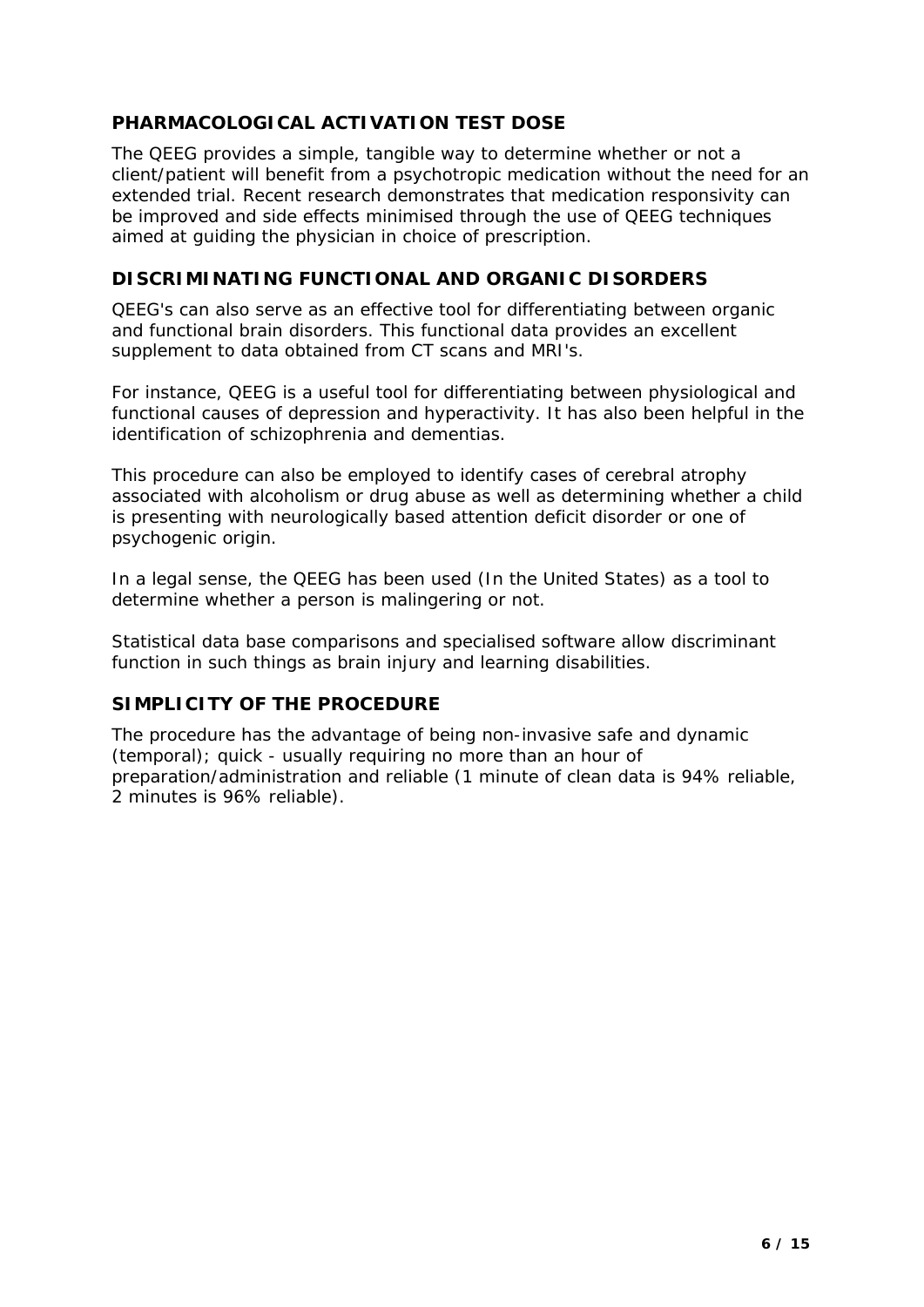#### **COLOURED DYNAMIC BRAIN MAP**



Sample from Skil Topometric System

The coloured dynamic brain map generated by a computer makes it easy for clients / patients to visualise the problems that are being explained. Thus it facilitates communication and improves the client's (and family's) understanding of their conditions.

#### **NEUROFEEDBACK**

The sister technology to QEEG is EEG biofeedback (also known as [neurofeedback](#page-11-0) or neurotherapy).

Neurotherapy is EEG biofeedback based on operant conditioning of EEG characteristics.

The QEEG provides the "targeting" information by telling us where and under what conditions (reading, listening, maths etc.) the problem is worse. This analysis allows accurate electrode placement for feedback and suggests tasks that should be used during training. The EEG feedback (both visual and auditory cues) signals the client when their brain is in fact in a more activated state, indexed by decreased delta (0.5-3Hz) and theta (4-7Hz) brain wave amplitudes and increased alpha (8-12Hz) and beta (12-18Hz) amplitudes.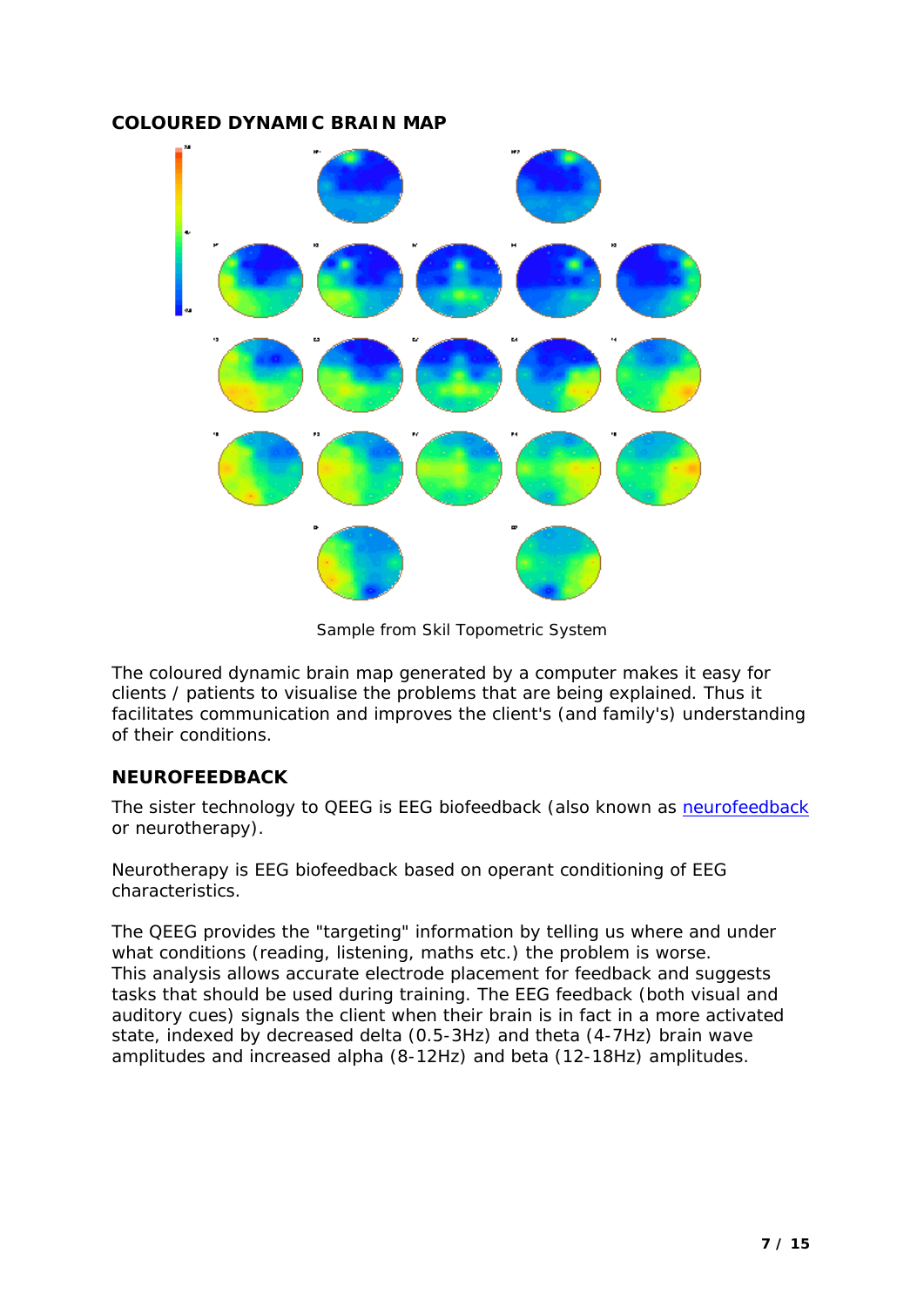<span id="page-7-0"></span>Functional neuro imaging studies carried out on individuals with ADHD have shown abnormal functioning of the anterior cingulate cortex (ACC) during tasks of selective attention. QEEG findings of abnormal brainwave activity in the anterior cingualte cortex of children with ADHD are now being confirmed with neuroimaging studies. In a recent fMRI study (2006) the effect of neurofeedback training on the neural substrates of selective attention in children with ADHD was investigated. Fifteen un-medicated ADHD children who had no other comorbidities (co-existing conditions) were randomly assigned to the neurofeedback training group (experimental group) and the other five children were assigned to the control group (no neurofeedback training). The children were scanned (fMRI) while they performed the Counting Stroop test. Prior to neurofeedback training activation was evident in the left superior parietal lobule in all the children. After neurofeedback training, only those in the experimental group showed significant activation of the right anterior cingulate cortex, the key neural substrate of selective attention. (Johanne Levesquea et al, Neuroscience Letters, Vol 394, Issue 3, 20 February 2006, p 216-221)

#### *Further reading suggestion:*

• [QEEG and Neurofeedback - diagnostic and training modalities for the](#page-11-0)  [enhancement of CNS functioning in ADHD and other disorders](#page-11-0)

A brief but informative and up to date article citing case studies and statistics.

## **FOR WHOM WOULD A QEEG BE APPROPRIATE?**

- QEEG's are initially performed to determine the presence of focal or generalised cerebral dysfunction and as a baseline guide for neurofeedback.
- Following closed head injury, stroke, heart attack, pulmonary dysfunction after hypoxia
- Where seizure disorders or tumours are suspected
- In suspected cases of ADHD, drug abuse, Learning Disabilities
- When pathological alterations in vigilance (narcolepsy, confusion, coma) or acute nervous system processes (acute headache, vomiting, aphasia) have been observed
- To investigate cerebrovascular disorders

#### **QEEG'S CAN ALSO BE USED**

- As follow-up to monitor organic brain syndromes, alcohol withdrawal, chemotherapy / radiation treatment, withdrawal from psychotropic medication or illicit drugs;
- To follow-up on infectious diseases such as encephalitis or meningitis
- To follow-up on post-operative status
- To monitor / follow up EEG biofeedback (neurofeedback)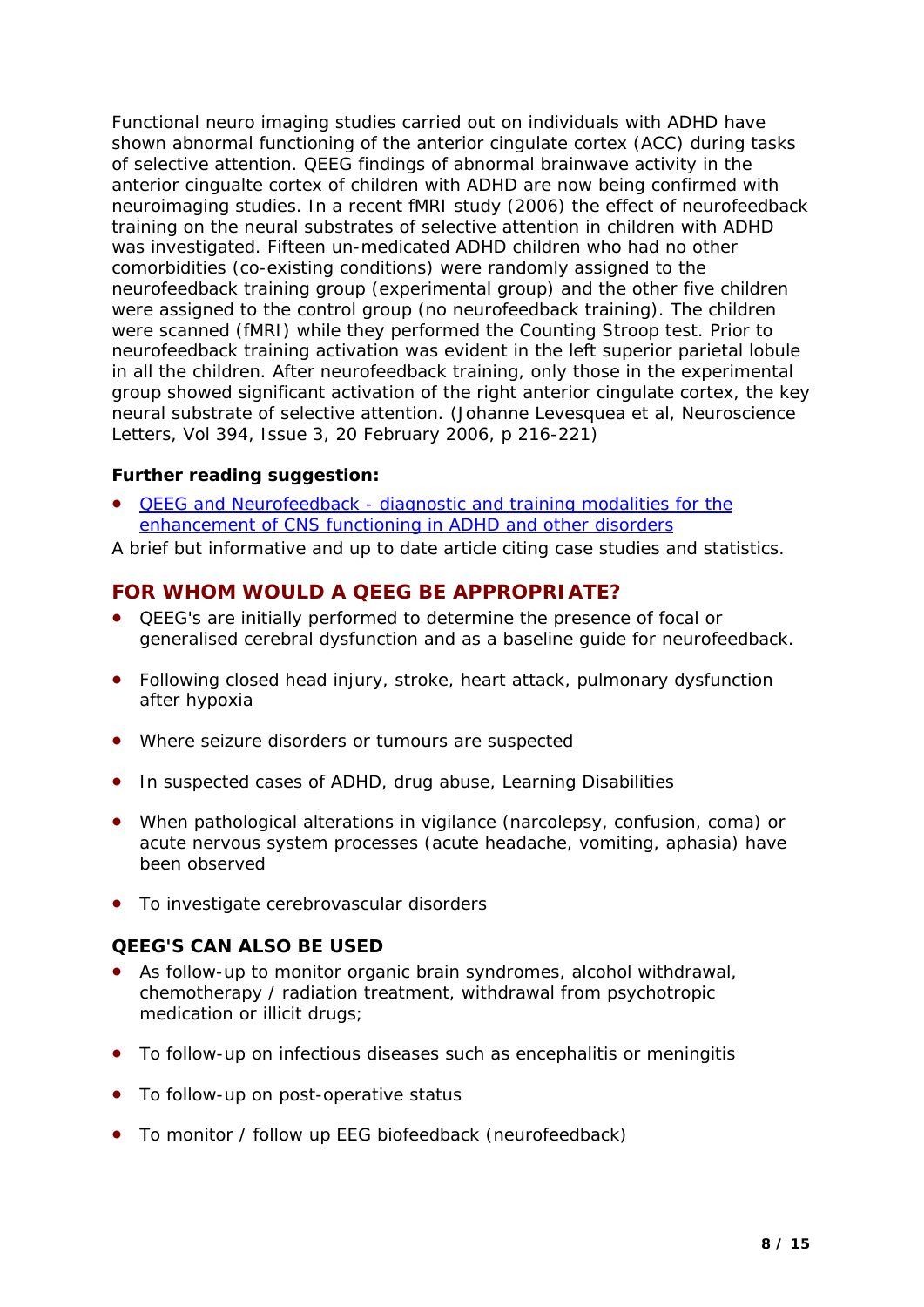## <span id="page-8-0"></span>**WHAT IS THE CLIENT'S EXPERIENCE?**

An ECI electrocap is placed on the head to facilitate ease of administration and consistency because it provides predetermined electrode placements. Then gel is inserted in each electrode to make a good connection. There is no pain or discomfort with this procedure. EEG recordings are then taken under four conditions: eyes closed, eyes open, a visual spatial task and a maths test.

## **CLINICAL TOPOGRAPHIC EEG METHODOLOGY**

A fitted electrode cap with leads placed according to the International 10/20 System is applied to achieve a standardized 19 channel EEG recording. A referential montage is then obtained with linked earlobes.

Electrode impedance of less then 3 Kohms is required at all sites prior to the initiation of recording. EEG signals are fed directly to a quantitative topographic analysis system where they are digitized at a rate at or above 256 samples per second. The data is band-pass filtered between 1 and 30 Hz and stored on a hard disk for subsequent analysis.

The client is seated in a comfortable reclining chair placed approximately 3.5 meters in front of a video monitor screen and the legs rested on a small ottoman in front of the seat.

A series of standardised tests, each lasting from 3-20 minutes depending upon what the EEG is being conducted for, is administered. These tests may include:

- 1 Eyes closed;
- 2 Eyes open;
- 3 Reading for comprehension and
- 4 A mathematics test of graded difficulty.

Digitised data is subjected to a custom automatic artefact detection program that identifies and deletes eye-blink and movement artefact. This is supplemented by a visual review of the record by the clinician/EEG Technician for removal of residual undetected eye and head movement artefact, as well as muscle activity of potential consequence to the analysis. A manual cursor is used to selectively identify and delete only those brief segments affected. Atypical transients in the EEG signal are noted for subsequent analysis during this procedure.

Corrected EEG data is then analysed for frequency content using the Fast Fourier Transform.

Evaluation of these data employs various descriptive and statistical displays with a variety of frequency band formats. These can include data tables, spectral maps, individual frequency band topometric analysis (providing both within and between state evaluation), topographic maps, coherence, asymmetry and covariance analysis.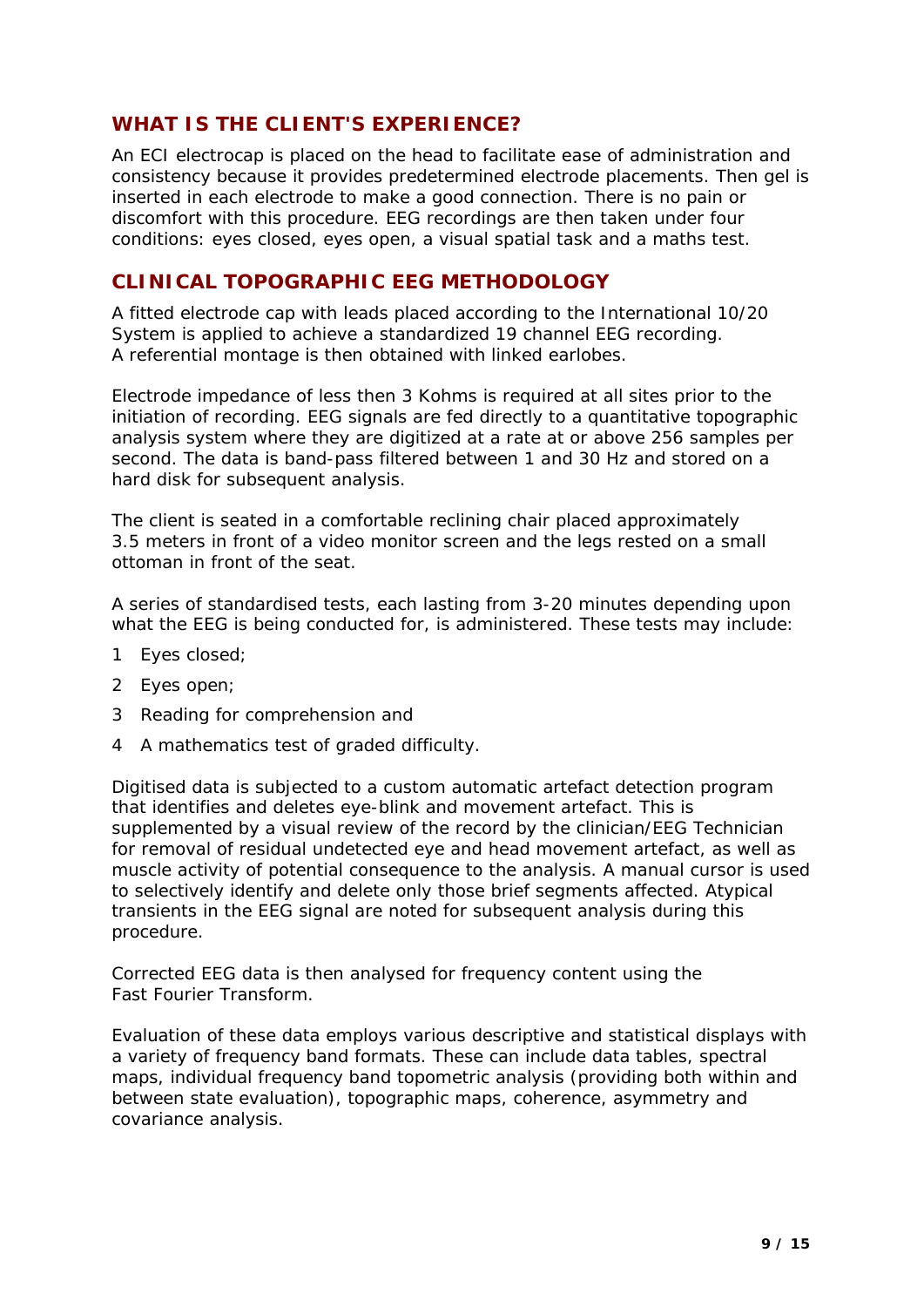<span id="page-9-0"></span>Statistical analysis compares subject data with a child to adult normative database and may be corrected for significant time-of-day variations and state transitions. Data is also evaluated for percentage change across states and compared with a normative database for state modulation. Finally, topographic maps showing covariance between all sites at relevant frequencies are compared with a normative database to evaluate the status of functional cortical interactions. A written report follows ten days to a fortnight later.

## **WHAT INFORMATION IS RECEIVED FROM THE QEEG?**

The SKIL™ Topometric QEEG provides information on brain functioning and its impact on cognition and learning. Computerised EEG results are compared to age-related norms of the QEEG database providing information about whether the client has a deviation in qEEG functioning which varies significantly from the norm. It indicates what locations, the amplitude and frequency of waves of interest, and under what conditions the abnormality manifests itself. Advanced artefact removal, time of day correction, multiple data and statistical displays, and state comparison analysis differentiate the SKILTM from other QEEG systems. The information is visually summarised in five graphical displays: topographic maps, spectral plots, topometric distributions, covariation maps and tables.

A hyperlink to the [SKIL](http://www.skiltopo.com/)™ Topometric website is provided at the end of this article in the links section for more information on the capabilities of this software package.

The Neuroquide™ software offers the clinician multi-functional qEEG analysis including coherence, phase and asymmetries; and 3 dimensional source localisation; a birth - 82 years of age normative data base with Traumatic Brain Injury Discriminant, Learning Disability Discriminant and a Predictive Neuropsychological Scores value based upon the EEG.

A hyperlink to the Applied Neuroscience website is provided at the end of this article in the [links](#page-11-0) section for more information on the capabilities of this software package.

QEEG as a neurophysiological investigation does not substitute for neuropsychological evaluation, however as an adjunctive investigation, QEEG can be quite revealing and of course is necessary if one is to utilise neurophysiological intervention to its best advantage.

## **THE HISTORY OF QEEG TESTING AND NEUROFEEDBACK**

Quantitative analysis of the human EEG was achieved as early as the 1930's (Berger, 1931). The 1970's and 80's were decades of exploration and experimentation with QEEG. The American Medical EEG Association (AMEEGA) Adhoc Committee on QEEG has stated "QEEG is of clinical value now and developments suggest it will be of even greater use in the future". The use of the QEEG in assisting the diagnosis of mild traumatic brain injury, ADHD, learning disabilities, stroke, and epilepsy is well documented.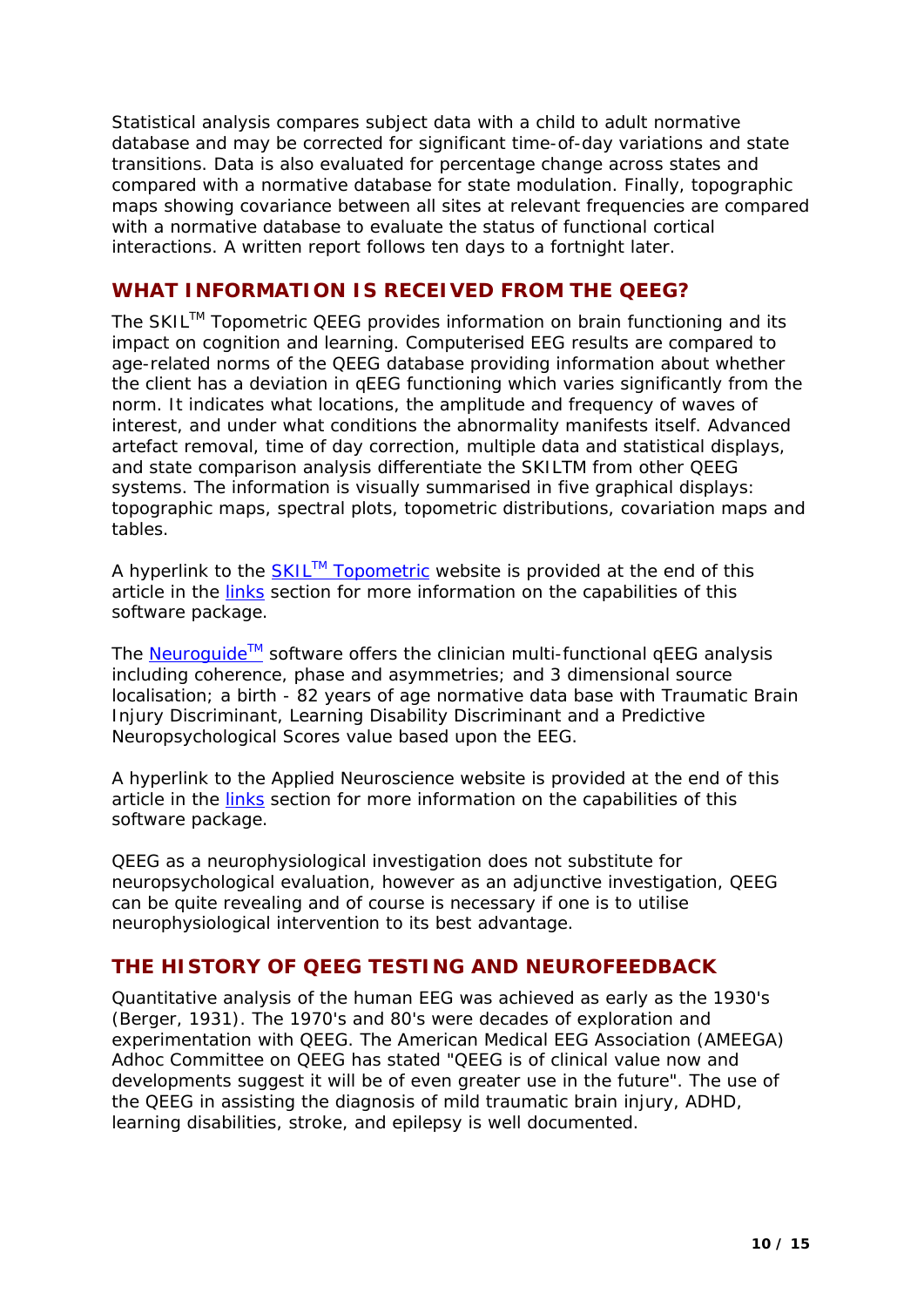<span id="page-10-0"></span>Neurotherapy (a method of neurophysiological intervention) is based on the work of Professor M. Barry Sterman of the UCLA School of Medicine, Departments of Neurobiology and Behavioural Psychiatry.

Professor Sterman recognised how brain function can be altered and normalised by operant conditioning of the EEG. QEEG and neurotherapy has been endorsed by the American Psychological Association as within the venue of psychologists with appropriate training. Neurotherapy training to decrease slow wave activity and increase fast desynchronised EEG activity has been used for over 20 years to ameliorate ADHD and epilepsy and is well documented in the scientific literature. More recently EEG operant conditioning has been successfully applied to patients with mild traumatic brain injury.

## **IF QEEG AND NEUROTHERAPY ARE SO GOOD, WHY AREN'T MORE CLINICIANS USING IT?**

As a specialist field, most psychologists and physicians simply have not been educated in the clinical applications of EEG biofeedback and are unaware of the existing research and clinical literature, in spite of the fact that the applications to anxiety, epilepsy and attentional deficits date back to the 1970's.

Furthermore, the instrumentation is expensive and requires serious study and training to use competently.

An estimated 700 clinicians are using neurotherapy and QEEG in the U.S.A. Although relatively new to Australia, a growing number of psychologists and psychiatrists are now beginning to use these tools each year to assist in client evaluation and thus in choosing appropriate treatment modalities.

QEEGs allow neurofeedback therapists to address the physiological basis of psychological, psychiatric, and neurological problems without medication. It and can also be used in conjunction with medication.

#### **"An overview of the findings reveals numerous consistent and concordant conventional EEG and QEEG findings among studies within the same DSM (III & IV) diagnoses"**

**Source**: Hughes, JR & Roy John, E (1999): Conventional and Quantitative Electroencephalography in Psychiatry. Journal of Neuropsychiatry and Clinical Neurosciences 11:190-208. May. American Psychiatric Press Inc.

**For more information or to make an appointment please contact us on (02) 9637 9998 during business hours.**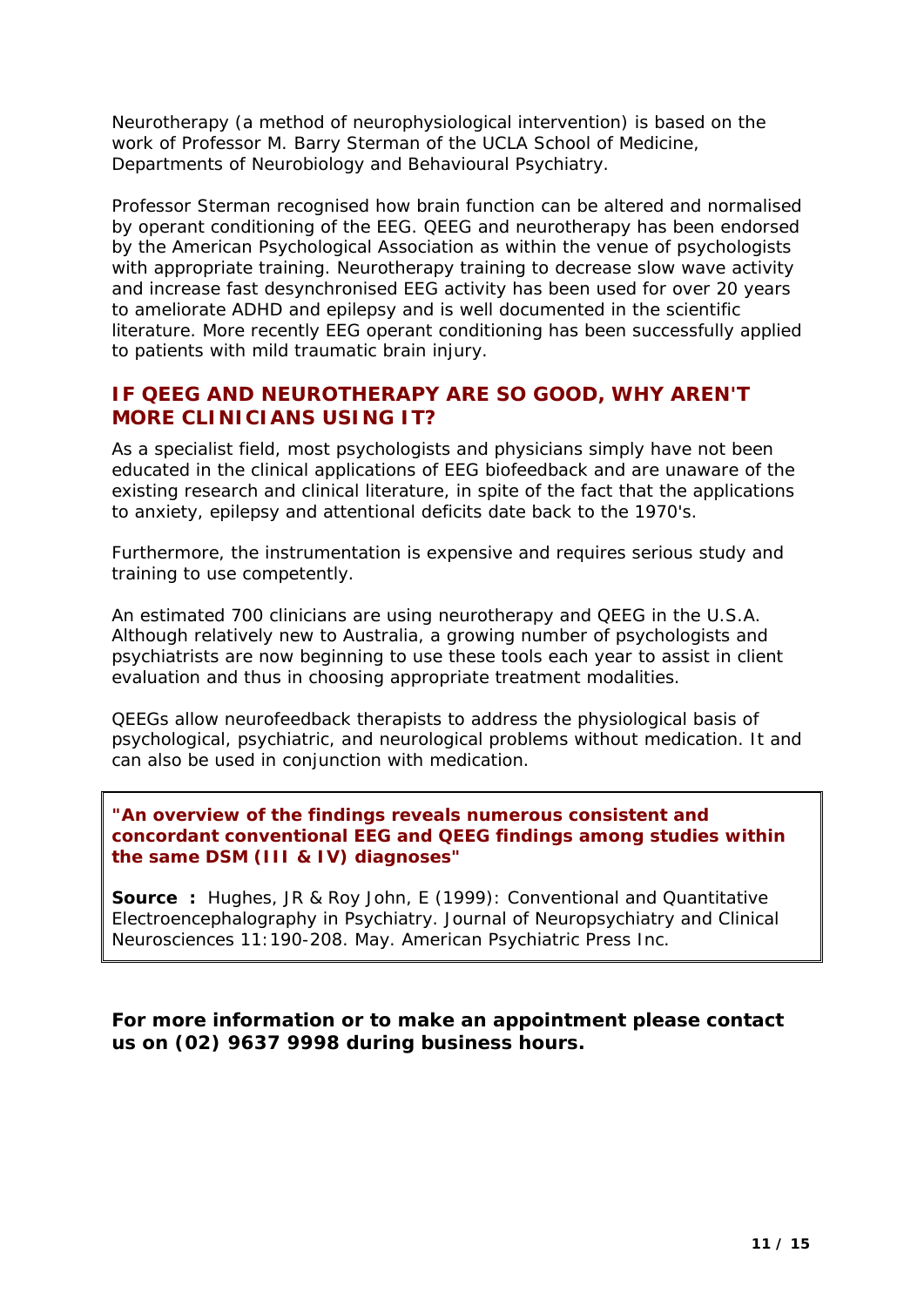## <span id="page-11-0"></span>**FURTHER READING SUGGESTIONS**

- Learning Disabilities
- Attention Deficit Disorder (ADD) and Attention Deficit Hyperactivity Disorder (ADHD)
- Post Concussive Syndrome / Head Injury
- Neurofeedback EEG Biofeedback a Drug-Free Strategy for ADHD, Learning Disorders and Other Conditions
- QEEG and Neurofeedback diagnostic and training modalities for the enhancement of CNS functioning in ADHD and other disorders

### **LINKS**

#### **PLEASE NOTE :**

Learning Discoveries offers the links below as a convenience to our clients and the users of this website. However, we do not control third party websites and we are not responsible for the websites content.

#### • **Deymed Diagnostic**

#### [www.deymed.com/](http://www.deymed.com/)

Offers state of the art acquisition hardware; EEG acquisition / analysis and neurofeedback software

#### • **The International Society for Neurofeedback and Research**

#### [www.isnr.org/](http://www.isnr.org/)

An international society for promotion and professionalism in QEEG and Neurofeedback

• **MindSet**

by Wayne Nolan

#### [www.altered-states.net](http://www.altered-states.net/)

Wayne Nolan's 16 and 24 channel MindSet EEG Acquisition Hardware and MindMeld EEG / QEEG acquisition and analysis software

#### • **Applied Neuroscience, Inc**

Neuroguide EEG and QEEG Software by Dr. Robert Thatcher

[www.appliedneuroscience.com](http://www.appliedneuroscience.com/) 

Many informative articles and links on QEEG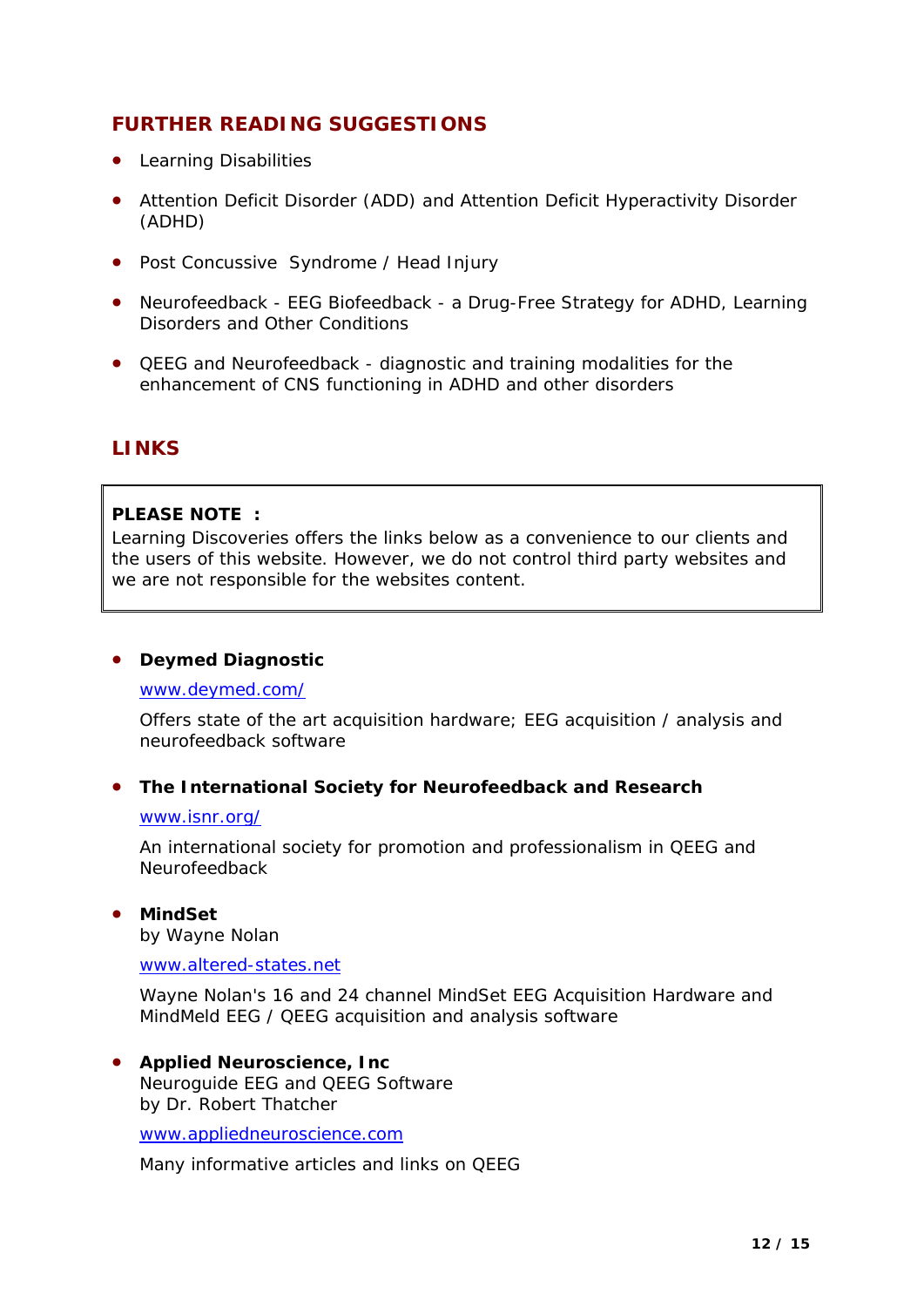## <span id="page-12-0"></span>• **Nova Tech EEG**

by Leslie Sherlin

[www.novatecheeg.com/](http://www.novatecheeg.com/)

Offers QEEG analysis freeware software as well as professional "add-ons"

• **SkilTM Topometric EEG Analysis and Training** by Dr. David Kaiser and Prof. Barry Sterman

[www.skiltopo.com/](http://www.skiltopo.com/) 

Many informative articles and links on QEEG

## **REFERENCES**

- 1. Abarbanel, A (1995): Gates, states, rhythms and resonances: The scientific basis of neurofeedback training. Journal of Neurotherapy, 1, 15-38.
- 2. Andreassi, J.L (1985): Psychophysiology: Human behaviour and physiological response. 3rd edition. LaurenceErlbaum Associates. Hillsdale New Jersey.
- 3. Cantor, D.S (1999): An overview of quantitative EEG and its applications to neurofeedback.
- 4. Chabot, R J et al (1999): behavioral and electrophysiologic predictors of treatment response to stimulants in children with attention deficit disorders. Journal of child Neurology Vol 14 (6) 343-351.
- 5. Chabot, R.J, et al (1996): Sensitivity and specificity of QEEG in children with attention deficit or specific developmental learning disorders. Clinical Electroencephalography. Jan Vol 27 (1) 26-34.
- 6. Chabot, RJ & Serfontain (1996): Quantitative electroencephalographic profiles of children with attention deficit disorder. Biological Psychiatry Nov 15 (10): 951-963.
- 7. Clarke, A.R., et al. (1998). EEG Analysis in Attention-Deficit/Hyperactivity Disorder: a comparative study of two subtypes. Psychiatry Research. Oct 19(1): p. 19-29.
- 8. Crawford, H.J. & Barabasz, M (1996): Quantitative EEG magnitudes in children with and without attention deficit disorder during neurological screening and cognitive tasks. Child Study Journal. Vol 26 (1) 71-86.
- 9. Diro, F.M, MD (1989): The EEG Handbook ,. Little, Brown & Co. Boston, Massachusetts.
- 10.Duffy, F (2000) Neurotherapy: Editorial Comments. Clinical Electroencephalography. January Vol 31 (1) v-viii
- 11.Evans, J.R & Abarbanel, A (1999): Introduction to Quantitative EEG and Neurofeedback. Academic Press, Harcourt Place, London.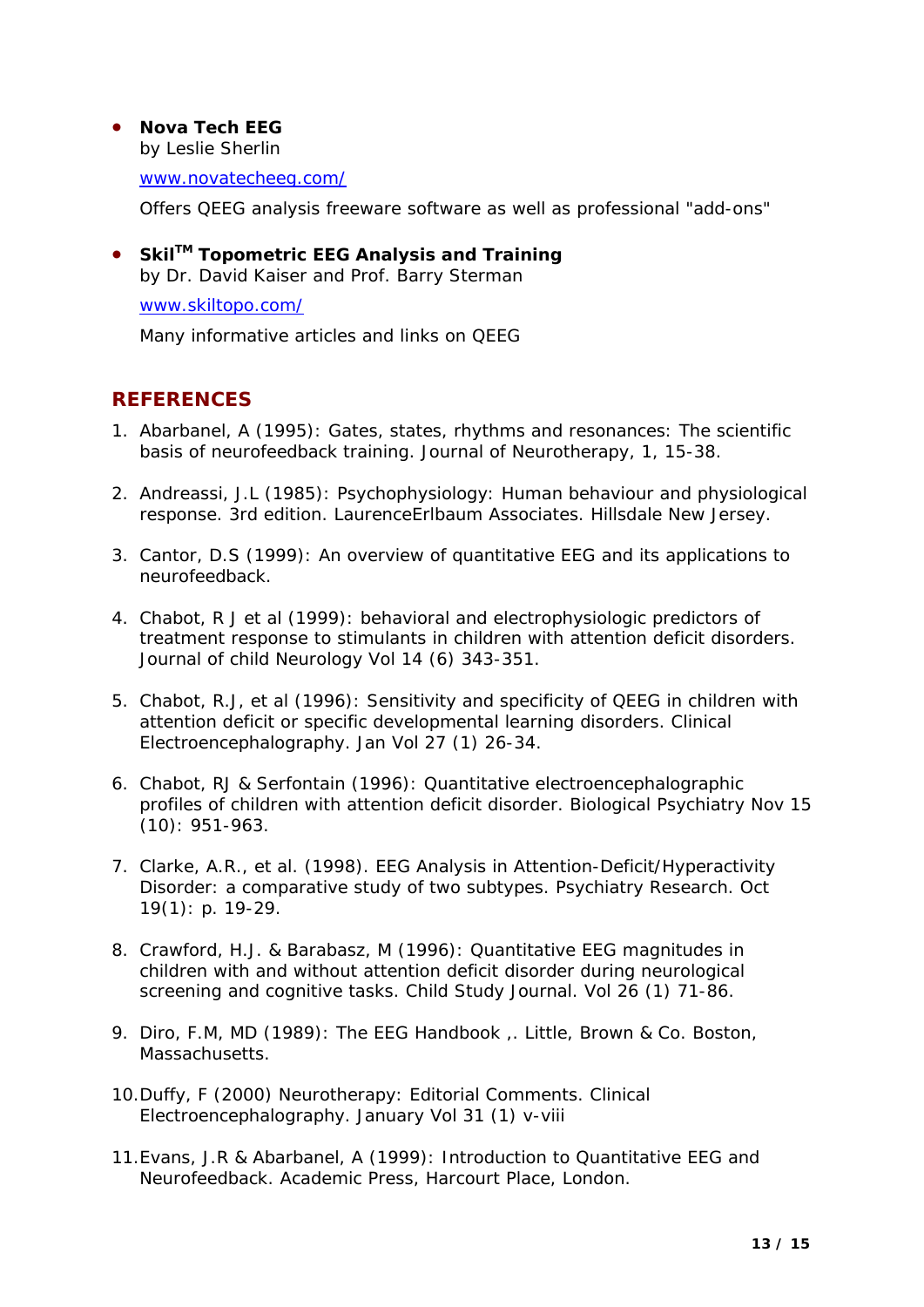- 12.Gunkelman J & Hammond C (2001): The Art of Artifacting. Society for Neuronal Regulation, California, USA Heinemann. Newton, Massachusetts.
- 13.Hughes, J (1994): EEG in Clinical Practice (2nd edition). Butterworth
- 14.Hughes, J.R & John, E.R (1999): Conventional and Quantitative Electroencephalography in Psychiatry. Journal of Neuropsychiatry and Clinical Neurosciences Vol 11(2): 190-208. May. American Psychiatric Press Inc.
- 15.Kuperman, S, et al (1996) Quantitative EEG differences in a nonclinical sample of children with ADHD and undifferentiated ADD. Journal of the American Academy of Child and Adolescent Psychiatry, p- Adolescent Psychiatry.
- 16.Loo, S & Camp, B (1997): QEEG differences amongst ADHD children with and without Oppositional Behaviours in Annual meeting of the Association for Applied Psychophysiology and Biofeedback.
- 17.Lubar, J F (1991): Discourse on the development of EEG diagnostics and biofeedback for attention deficit/hyperactivity disorders. Biofeedback and Self Regulation. Vol 16 (3) 201-225.
- 18.Lubar, J.F., J.N. Swartwood, and D.L. Timmerman,(1995): Quantitative EEG and auditory event-related potentials in the evaluation of Attention Deficit/Hyperactivity Disorder: Effects of methylphenidate and implications for neurofeedback training. Journal of Psychoeducational Assessment. ADHD Special, 1995: p. 143-160.
- 19.Lubar, J.O. & Lubar , J.F. (1984): Electroencephalographic biofeedback of SMR and beta for treatment of attention deficit disorders in a clinical setting. Biofeedback and Self Regulation. Vol 9 (1) 1-23.
- 20.McEvoy, L.K., Smith, M.E. and Gevins, A. (2000): Test-retest reliability of cognitive EEG. Clin Neurophysiology. Mar 1;111(3):457-463, 2000. 1,111(3): p. 457-463
- 21.Monastra, V.J .et al. (1999) Assessing attention deficit hyperactivity disorder via quantitative electroencephalography: An initial validation study. Neuropsychology, 13(3): p. 424-433.
- 22.Silberstein, R.B. (1995). Neuromodulation of neocortical dynamics. In P.L. Nunez (Ed) Neocortical Dynamics and Human EEG Rhythms. New York: Oxford University Press. 591-627.
- 23.Sterman, M.B.(1996): Physiological origins and functional correlates of EEG rhythmic activities: implications for self regulation. Biofeedback & Self Regulation, 21, 3-33.
- 24.Thatcher, R.W.(1998): Normative EEG databases and EEG biofeedback. Journal of Neurotherapy, 2(4): p. 8-39.